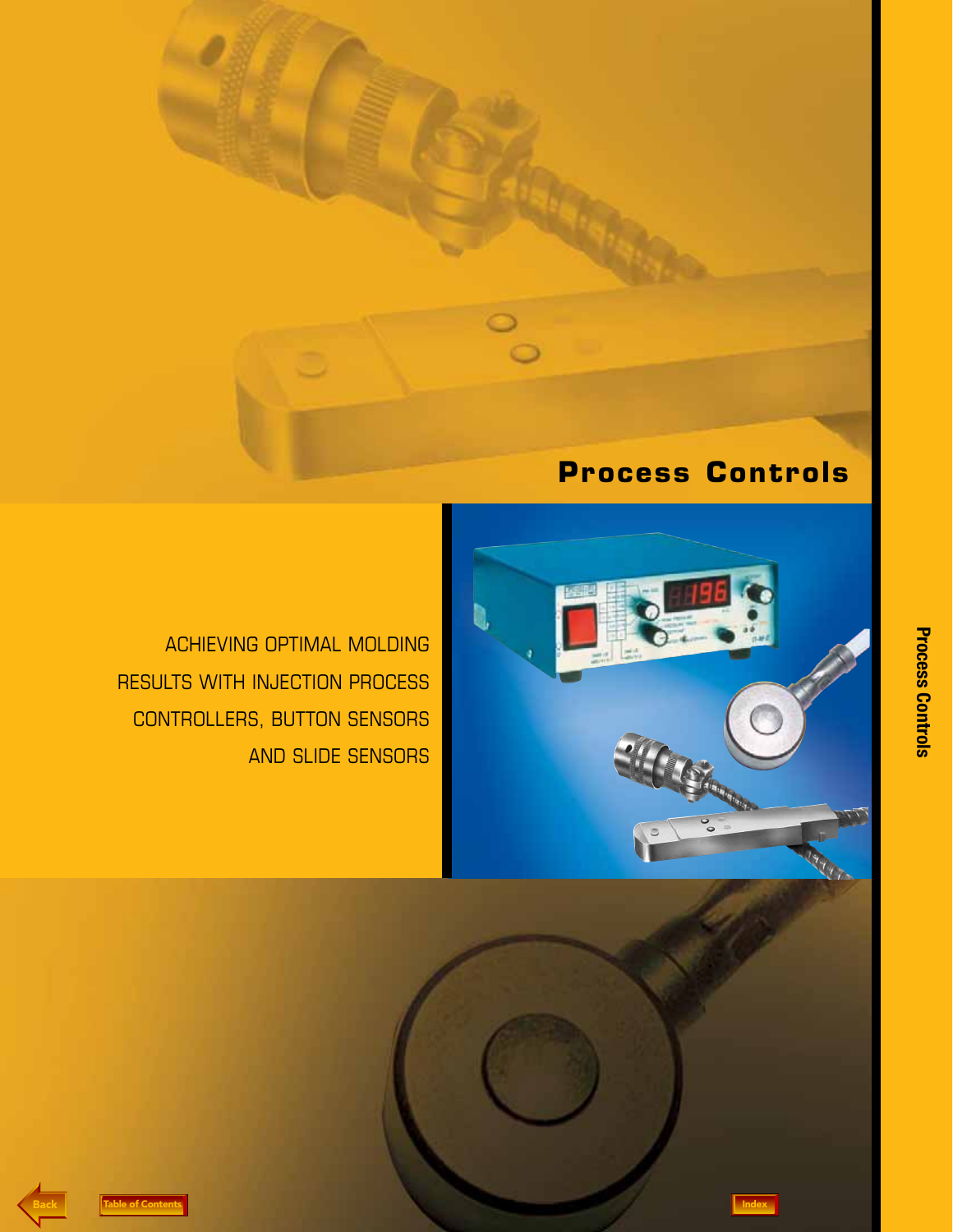# **Portable Cavity and Hydraulic Pressure Monitor and Controller**



The IPC-01-01 Injection Process Controller is a portable device that provides an inexpensive means of controlling peak plastics pressure in the mold. Peak pressure control is accomplished using a mold pressure sensor and a single setpoint to control filling and packing of the mold. By closely monitoring and controlling cavity pressure the user will reduce cycle time, reject rates and plastics usage. The controller operates the booster pump for the absolute minimum time required to fill and pack the cavities, significantly reducing electrical power consumption.

The IPC-01-01 controller uses a technique known as Dynamic Pressure Control (DPC). DPC maintains a more constant peak cavity pressure than machine timers and limit switches, regardless of plastic viscosity changes. This is accomplished by switching from High Volume (Fill) to Low Volume (Hold) injection at a predetermined cavity pressure.

Because of a direct correlation between peak cavity pressure and part weight (and therefore part size), accurate control of peak cavity pressure means more consistent part production.

Because part weight range can be reduced by using DPC, the average part weight can be reduced without occurrences of short shots. This translates into potential reduction in material usage. Increased repeatability in part weight also means less scrap as a result of short shots, over packed and flashed parts. Reducing these occurrences can also reduce associated wear and damage to tooling.

The IPC offers the three most requested features in a pressure monitor/controller:

- 1. Display of the pressure reading, including the peak pressure that occurred.
- 2. Amplification of the pressure signal for use by other equipment.
- 3. A relay contact set for direct control of the molding machine's booster pump cutoff function.

The IPC uses an injection signal or other switch closure to arm the holding of the peek pressure that occurred during the shot. The peak pressure reading is held until the end of the injection sequence.

A connector on the rear of the IPC provides the amplified pressure signal. A zero to 1, 2, 5, or 10 VDC (or 4 to 20 mA DC) signal directly corresponds to a zero to 20.000 PSI pressure. This signal can be routed to strip chart recorders, plant wide

- COMPACT AND SELF CONTAINED
- PROVIDES DIGITAL DISPLAY READOUT OF HYDRAULIC AND CAVITY PRESSURES
- PROVIDES AMPLIFIED OUTPUT OF PRESSURE SIGNAL •
- 1 AMP RELAY OUTPUT FOR CONTROL OF BOOSTER PUMP CUTOUT •
- PROVIDES EASY CALIBRATION OF D-M-E CONSTANT CALIBRATION SENSORS

monitors or other equipment. The signal can also be input into molding machines offering closed loop pressure control but that lack the necessary amplifiers for the sensing equipment.

The IPC offers a one amp, form C (normally open, normally closed) relay contact set for direct control of the machine's booster cutout function. The relay contacts are also gold plated for switching of low level signals such as the potentiometers used to set the machine's injection velocity. Many control relays are not capable of switching such sensitive signals. The relay contacts carry a voltage rating of up to 120 VAC.

The IPC is designed for use with D-M-E's Constant Calibration sensors but can be used with other manufacturers strain gage based sensors as well.

## **FRONT PANEL CONTROLS AND INDICATORS**

The IPC offers quick easy calibration of pressure sensors via front panel adjustments. Calibration is quickly performed by pressing a push button and then adjusting the calibration setting.

A rotary switch allows for rapid selection of the pressure sensor and ejector pin size. A second rotary switch allows for selecting what is displayed: The pressure signal with peak hold, the pressure signal without peak hold or the DPC pressure setpoint.

A DPC light illuminates when the mold (or hydraulic) pressure reaches setpoint. This is an indication that the IPC's control relay has activated.

A toggle switch allows the user to override the control function while allowing for continued monitoring of pressures. A high accuracy ten-turn potentiometer allows for input of the pressure setpoint for booster cutout.

A three and one-half digit display allows for direct readout of pressures up to 19,990 PSI. This is displayed as pressure (times 10) for mold pressure.

A UL, CSA, VDE approved power switch allows the user to turn the IPC on and off from the front panel. Internal fuses (not shown) protect the unit from both sides of the AC line voltage. While the standard unit (IPC-01-01) is constructed for 120 VAC use, an optional IPC-01-02 is available. The unit is easily converted between 120 and 240 VAC operation. The 120 VAC unit comes with a standard wall outlet plug.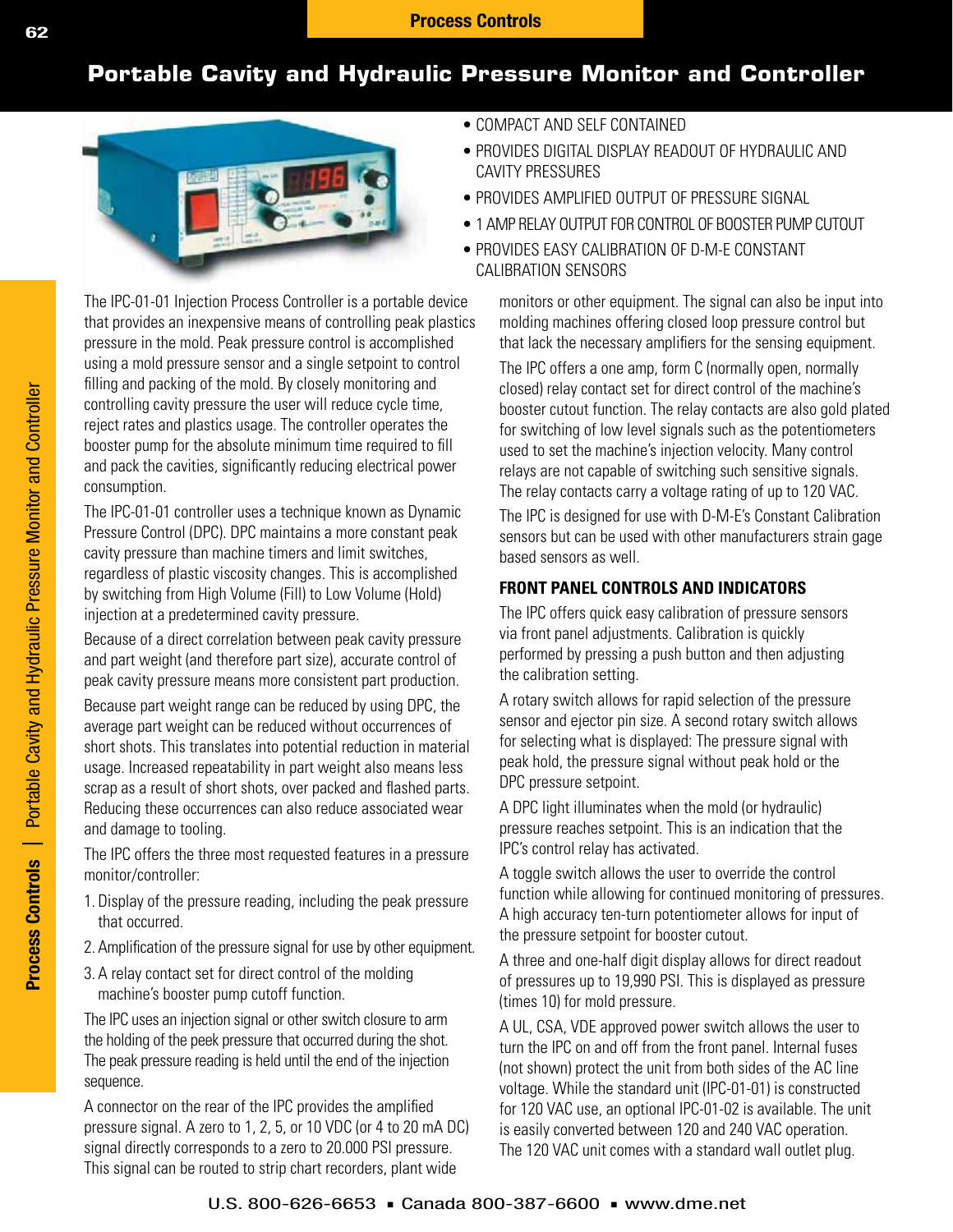# **Portable Cavity and Hydraulic Pressure Monitor and Controller**

### **OPERATION**

The user plugs the IPC into a standard wall outlet. If machine control or automatic hold of the peak pressure signal is desired, a normally open relay contact is attached via the rear panel connector. If control of the machine is desired, the IPC's control relay is wired back to the machine via the same connector. A D-M-E pressure sensor is then attached via the rear panel and the unit is set to the appropriate pin size calibration. The pressure offset value is adjusted to zero with the front panel ZERO adjustment. The CAL push-button is pressed in and the CAL adjustment is then set for 8900 PSI. The user then sets IPC to the actual pin size being used and the IPC is ready to run. With the IPC set to MONITOR, the user notes and records the peak pressure obtained during acceptable part production. The SETPOINT is adjusted to 50 to 80% of the recorded peak. The user then places the IPC into the CONTROL mode and adjusts the SETPOINT until the desired peak pressure is achieved. It will be necessary to add time or distance to the machine's booster setting for the IPC to take control. The amplified signal output can be connected to process recording equipment or a molding machine's pressure signal input.

### **REAR PANEL (LEFT TO RIGHT)**

**Analog Output:** is a standard 1/4 inch stereo headphone jack that outputs an amplified pressure signal of zero to 1, 2, 5 or 10 VDC (or 4 to 20 mA DC) corresponding to zero to 20,000 PSI.

**D-M-E Sensor:** accepts a D-M-E slide, or button sensor or related extension cable. Also accepts other sensors via a conversion cable.

**Machine Interface:** provides the injection forward and booster cutout wiring connections to the molding machine.

**Power Input:** provides 120 VAC (standard) or 240 VAC (optional) power for operation.



### **IPC-01-01 SPECIFICATIONS:**

| <b>Accuracy:</b>               | Analog output and digital display: $+/-1\%$<br>full scale<br>Setpoint: 0.8% of full scale                             | CO <sub>I</sub><br><b>Incl</b><br>con |
|--------------------------------|-----------------------------------------------------------------------------------------------------------------------|---------------------------------------|
| <b>Repeatability:</b>          | Analog output and digital display: $+/-0.5\%$<br>full scale<br>Setpoint: 0-25% of full scale                          | mus                                   |
| <b>Recorder Output:</b>        | Proportional to cavity pressure.<br>Zero to 1, 2, 5 or 10 VDC (or 4 to 20 mA DC)<br>corresponds to zero to 20,000 PSI | <b>SLI</b>                            |
| <b>Control Span Range:</b>     | Zero to 20,000 PSI                                                                                                    | <b>BU</b>                             |
| <b>Temperature Range:</b>      | 50° to 130°F                                                                                                          |                                       |
| <b>Power Required:</b>         | 115 VAC (105-125), 50-60Hz                                                                                            |                                       |
| <b>Zero Drift, Analog Out:</b> | Long Term: 0.1%/month, with temperature<br>$0.1\%/^{\circ}F$                                                          | EX1                                   |
| <b>Control Relay:</b>          | 1 amp, form C, 0-120 VAC, VDC                                                                                         |                                       |
| <b>Injection Forward In:</b>   | normally open contact closure, less than<br>10 milliamps                                                              |                                       |
| <b>Dimensions:</b>             | 7.2" wide, 2.7" high, 8.6" deep                                                                                       | *N(<br>fror                           |

### **ORDERING INFORMATION**

### **NTROLLER**

ludes 19 foot integral power cable, mating control and analog output nectors and two spare fuses. Pressure sensors and extension cables st be ordered separately.

| <b>Catalog Numbers:</b>                                                                      |                                                                     | <b>IPC-01-01</b> (120 VAC standard)<br><b>IPC-01-02</b> (240 VAC optional)                                       |
|----------------------------------------------------------------------------------------------|---------------------------------------------------------------------|------------------------------------------------------------------------------------------------------------------|
| <b>Fuse Requirement:</b>                                                                     | $(2)$ ABC-1 fuses                                                   |                                                                                                                  |
| SLIDE MOLD PRESSURE SENSORS<br><b>Catalog Numbers:</b>                                       | <b>SS-405C</b><br><b>SS-406C</b>                                    | $(500$ pound)*<br>$(2000$ pound)*                                                                                |
| <b>BUTTON MOLD PRESSURE SENSORS</b><br><b>Catalog Numbers:</b><br><b>Requires Extension:</b> | <b>BS-411C</b><br><b>BS-412C</b><br><b>BS-413C</b><br><b>BSC-10</b> | $(125$ pound)<br>$(500$ pound)*<br>$(2000$ pound)*<br>(10 foot cable)                                            |
| <b>EXTENSION CABLES</b><br><b>Catalog Numbers:</b>                                           | SSC-10<br><b>BSC-10</b><br><b>SI-900</b>                            | works with all sensors, 10'<br>one reg'd for button sensor<br>JIG box with 15' cable, works<br>with all sensors. |

**OTE:** 500 pound sensors are recommended for use with ejector pins m 1/16 to 3/16 inch diameters. 2000 pound sensors are recommended for use with ejector pins from 3/16 to 1/2 inch diameters. The 125 pound Sensor is recommended for 1/16 inch or less diameter pins.

**DESIGNED, MANUFACTURED AND TESTED IN THE U.S.A.**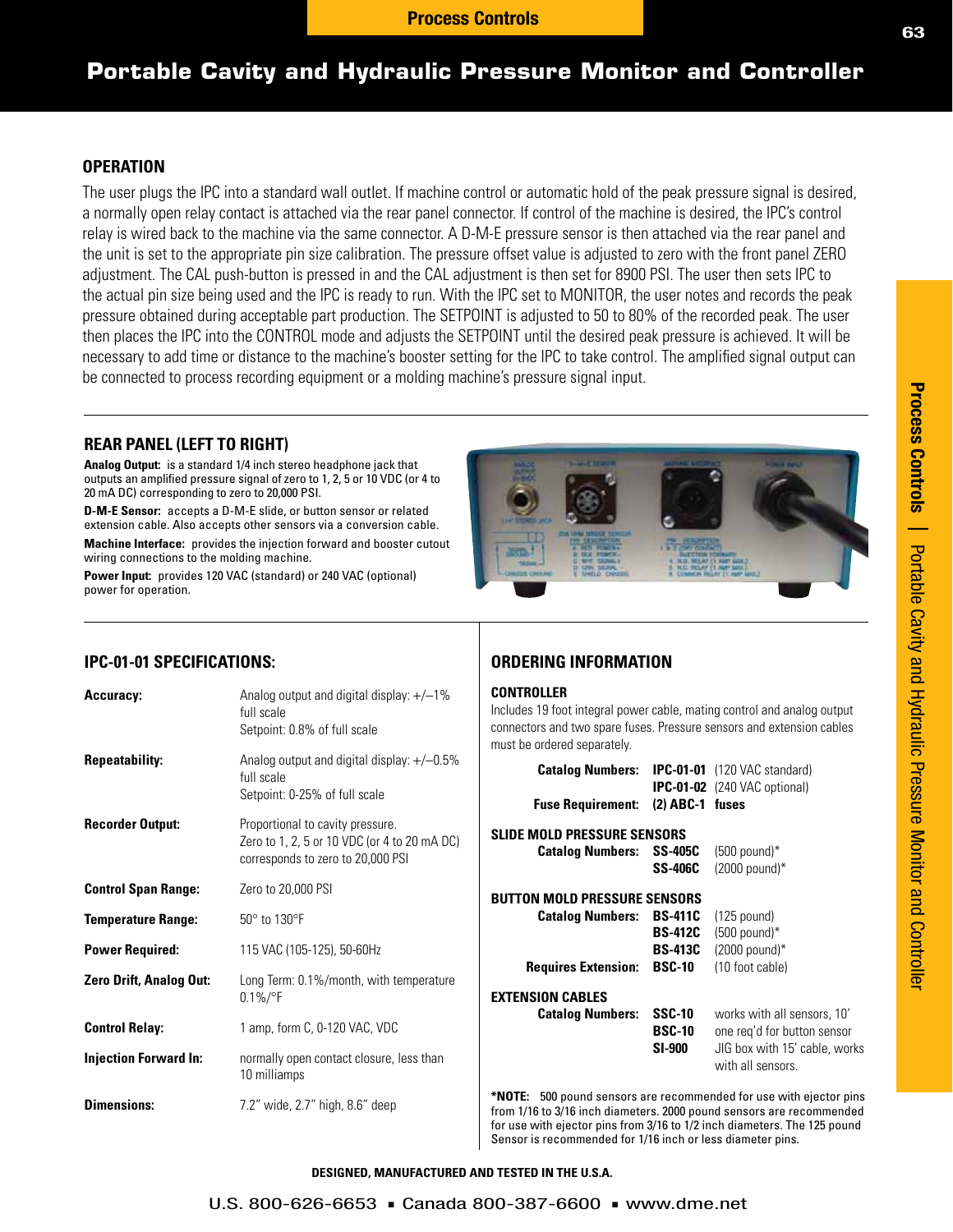# **Button Mold Pressure Sensors**

## **Both Models Available in 12, 24 and 36 inch lengths**



### **D-M-E Button Mold Pressure Sensors** are used for

measuring pressures in conjunction with auxiliary recording and control equipment in injection, die cast and transfer molds. They provide a full-scale output of 2 millivolts per volt of excitation.

### **Three Models**

Available in 125, 500 and 2000 pounds force.

### **Hermetically Sealed**

Allows sensor to be used where moisture is present.

## **NIST TRACEABLE SUPPLIED WITH CERTIFICATE OF CALIBRATION**

### **Permanently Installed**

Minimizes damage due to mishandling of sensors.

### **Temperature Compensated**

Special amplifiers that compensate for temperature changes are avoided.

### **Constant Output**

Because each sensor is electrically identical, each sensor has the same output. This similarity practically eliminates the need to recalibrate the readout system when sensors are exchanged. Only a slight readjustment of the zero setting of the readout system may be required when exchanging sensors. Therefore errors in calibration are non-existent and operators will spend less time setting up control systems and recorders.

### **Small Size**

Suitable for small molds or molds where water lines, support pillars, etc., inhibit the use of slide sensors.

## **Installation**

The Button Sensor is usually installed under an ejector pin and the shielded lead wire is run to the outside of the mold for mounting. To accommodate the button sensor, a slot and counterbored hole is machined into the ejector plate. See installation information for details.



## **BUTTON MOLD PRESSURE SENSORS**

Supplied with soldered on flush mount connector Amphenol PT02A10-6S (Mating connector Amphenol PT06A10-6P(SR) not supplied).

| <b>MEASURES PRESSURE</b><br><b>FORCE</b> |                                                      |                          | <b>A LENGTH</b>  |                   |                       |                  |  |
|------------------------------------------|------------------------------------------------------|--------------------------|------------------|-------------------|-----------------------|------------------|--|
| <b>POUNDS</b>                            | <b>ON PINS FROM:</b>                                 | <b>6" LEADS</b>          | <b>12" LEADS</b> |                   | 18" LEADS   24" LEADS | <b>36" LEADS</b> |  |
| 125                                      | $\frac{1}{2}$ Thru $\frac{3}{2}$ (1 Thru 3mm) dia.   | <b>BS411C6</b>           | <b>BS411C12</b>  | <b>BS411C18</b>   | BS411C24              |                  |  |
| 500                                      | $1/6$ Thru $3/6$ (2 Thru 6mm) dia.                   | $\overline{\phantom{0}}$ | BS412C12         |                   | BS412C24              | BS412C36         |  |
| 2000                                     | $\frac{3}{16}$ Thru $\frac{1}{2}$ (6 Thru 16mm) dia. | $\qquad \qquad -$        | <b>BS413C12</b>  | $\qquad \qquad -$ | <b>BS413C24</b>       | BS413C36         |  |

### **BUTTON SENSOR EXTENSION CABLE\***

| <b>ITEM NUMBER</b> | LENGTH  |
|--------------------|---------|
| <b>BSC-10</b>      | 10 FEET |

\*Mates with connector on button sensors above. Amphenol PT06A10-6P(SR) on each end. Use where required for monitoring and control equipment

## U.S. 800-626-6653  $\blacksquare$  Canada 800-387-6600  $\blacksquare$  www.dme.net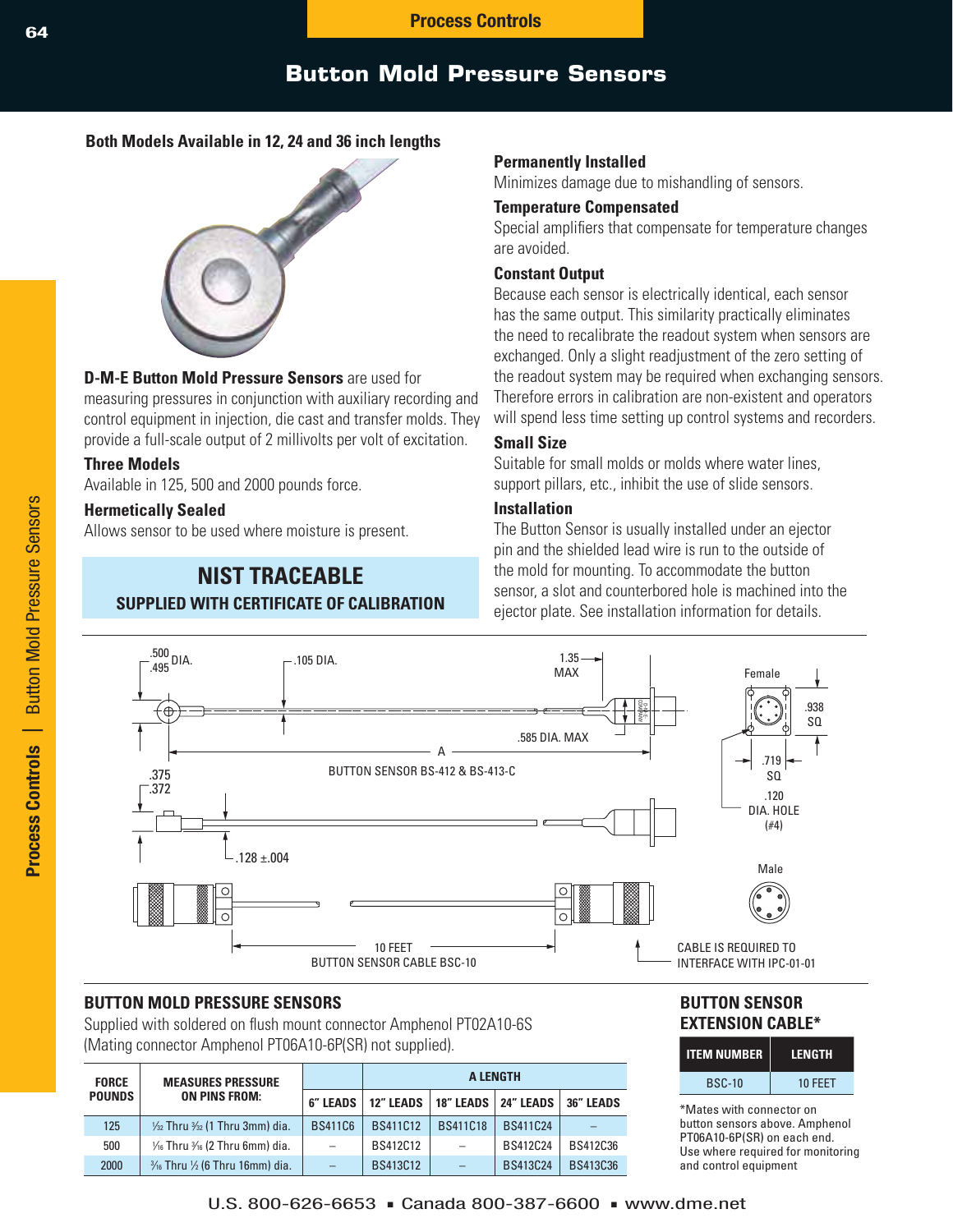# **Button Mold Pressure Sensors**

# **INSTALLATION INFORMATION**





**NOTE:** When ejector plate is thicker than 1" connector may be centered on plate thickness. Altering mounting dimensions as required slot for lead wire should be depended as it approaches connector end as required.

### **OUTSIDE BOX MOUNTED**





| $+$ I UVVLII A II GUI    |           |                                                 |
|--------------------------|-----------|-------------------------------------------------|
| - POWER                  | B (black) | <b>DO NOT REMOVE CON-</b>                       |
| + SIGNAL C (white)       |           | <b>NECTOR FROM SENSOR</b><br>CABLE, CALIBRATION |
| $-$ SIGNAL $-$ D (areen) |           | WILL BE ALTERED.                                |
| GROUND E (shield)        |           |                                                 |

**NOTE:** MATING CONNECTOR IS AMPHENOL PT06A10-6P(SR).



**NOTE:** When dummy pin installation is made. Altering mounting dimensions and location as required

> DRILL AND TAP MOLD FOR #4 SCREW - 4 PLACES

DRILL AND TAP MOLD FOR #10 SCREW - 4 PLACES

MOUNT BOX TO MOLD AS SHOWN

DRILL 5/8 DIAMETER CLEARANCE HOLE IN COVER FOR MOUNTING CONNECTOR



## **SPECIFICATIONS**

EJECTOR PIN MOUNTED IN MOLD UNDER MOLDED PART OR RUNNER

| (FOR RECOMMENDED PIN DIAMETERS) |                                           |
|---------------------------------|-------------------------------------------|
| <b>FORCE RANGE</b>              | I <sub>b</sub><br>kg.<br>60<br>225<br>900 |
|                                 |                                           |
|                                 |                                           |
|                                 |                                           |
|                                 |                                           |
|                                 |                                           |
|                                 |                                           |
|                                 |                                           |
|                                 |                                           |
|                                 |                                           |
|                                 | MATES WITH AMPHENOL PT06A10-6P (SR)       |



C'BORE 1/16 GREATER THAN EJECTOR<br>PIN HEAD DIA. FOR CLEARANCE /

**L**<sub>1/4</sub> CENTRAL

 $<sub>EJECTOR</sub>$  PLATE</sub>

 $.375^{+.005}_{-.000}$ 

.050 MINIMUM DEPTH C'BORE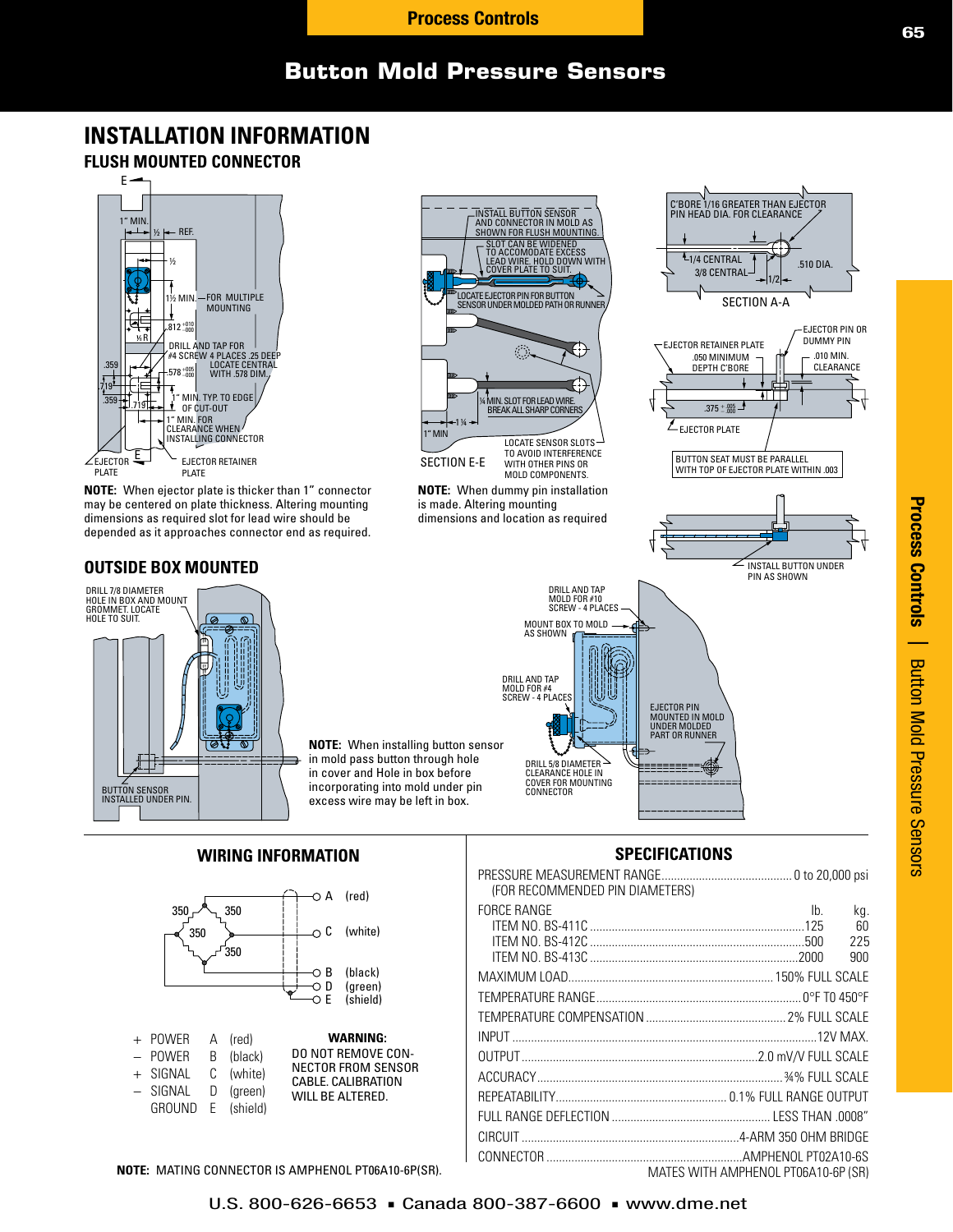# **Slide Mold Pressure Sensors**

**D-M-E Slide Mold Pressure Sensors** are used for measuring pressures in conjunction with auxiliary recording and control equipment in injection and transfer molds. They provide a constant, full-scale output of 2 millivolts per volt. Because each sensor is electrically identical, the need for recalibration of control systems or recorders when a sensor is replaced is virtually eliminated. This means that errors in calibration are non-existent and operating personnel will now have an easier time setting up and operating control systems and recorders.

### **Constant Output**

All sensors have the same output. This eliminates the need to recalibrate the readout system when sensors are exchanged.

### **Hermetically Sealed**

Allows the sensor to be used at low temperatures where moisture is a problem.

### **Temperature Compensated**

Special amplifiers are eliminated to compensate for temperature changes.

## **NIST TRACEABLE SUPPLIED WITH CERTIFICATE OF CALIBRATION**



### **Easily Removed**

Allows user to take sensor from one mold and place in another.

### **Two Models**

Covers ejector pin sizes from 1/16" to 1/2" diameter, eliminating the need for stocking several different load ranges.

### **Installation**

The sensing element is housed in a rectangular slide that plugs into a 3/8" deep by 1/2" wide slot, machined from the edge of the ejector plate to an ejector pin (slot machined in support plate when using a dummy pin). When fully inserted, the sensing element of the slide is under the head of the pin. See installation information for details.

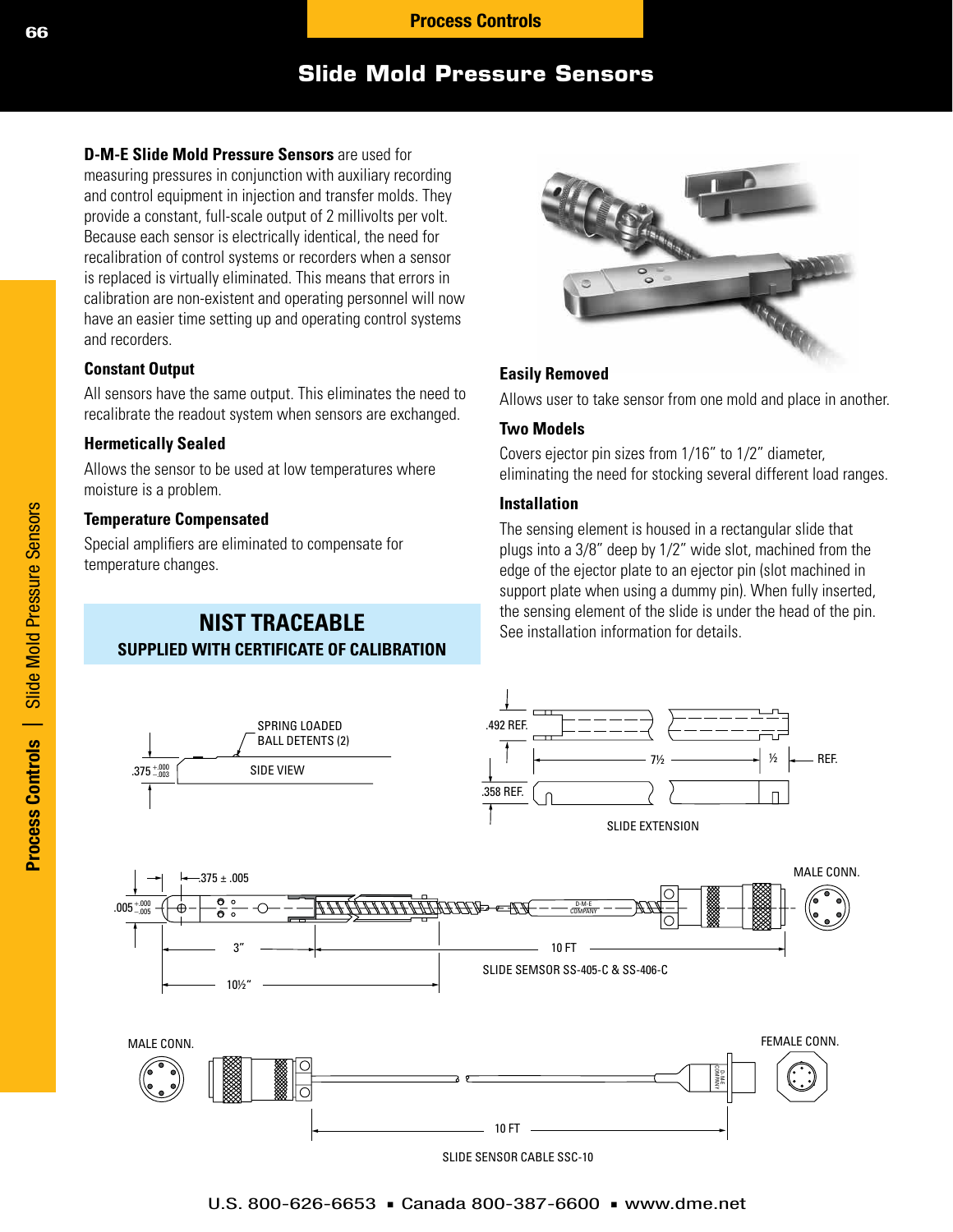# **Slide Mold Pressure Sensors**

### **INSTALLATION INFORMATION**







**WIRING INFORMATION**

INSTALL SLIDE MOLD PRESSURE SENSOR BLANK ITEM NO SSB 419 10 SUPPORT PIN AND PLUG SLOT WHEN SENSOR IS NOT IN USE CUT TO SIZE AND FASTEN TO SUIT



### **SLIDE MOLD PRESSURE SENSORS**

| <b>ITEM NUMBER</b> | <b>MEASURES PRESSURES</b><br><b>ON PINS FROM:</b>    |
|--------------------|------------------------------------------------------|
| $SS-405C$          | $\frac{1}{16}$ THRU $\frac{3}{16}$ (2 THRU 6mm) Dia. |
| $SS-406C$          | $\frac{3}{16}$ THRU $\frac{1}{2}$ (6 THRU 16mm) Dia. |

#### **SIDE EXTENSION**

| <b>ITEM NUMBER</b> | LENGTH         |
|--------------------|----------------|
| <b>SSE-418</b>     | $7\frac{1}{2}$ |

### **SENSOR BLANK**

| <b>ITEM NUMBER</b> | LENGTH          |
|--------------------|-----------------|
| SSB-419            | 12 <sup>u</sup> |

### **SLIDE SENSOR EXTENSION CABLE\*\***

| <b>ITEM NUMBER</b> | LENGTH   |
|--------------------|----------|
| <b>SSC-10</b>      | $10$ ft. |

\*\*Mates with connector on slide sensors above. Has Amphenol connector No. PT01A10-6S(SR) on one end and Amphenol connector No. PT06A10-6P(SR) on the other end. Use where required for monitoring and control equipment.

### **SPECIFICATIONS** PRESSURE MEASUREMENT RANGE.......................................... 0 to 20,000 psi (FOR RECOMMENDED PIN DIAMETERS) FORCE RANGE...................................................................................Ib. kg. ITEM NO. SS-405C .....................................................................500 225 ITEM NO. SS-406C ...................................................................2000 900 MAXIMUM LOAD.................................................................. 150% FULL SCALE TEMPERATURE RANGE.................................................................. 0°F T0 450°F TEMPERATURE COMPENSATION .................................. 2% FULL SCALE/100°F INPUT ..................................................................................................12V MAX. OUTPUT............................................................................2.0 mV/V FULL SCALE ACCURACY............................................................................... ¾% FULL SCALE REPEATABILITY....................................................... 0.1% FULL RANGE OUTPUT FULL RANGE DEFLECTION ................................................... LESS THAN .0008" CIRCUIT ......................................................................4-ARM 350 OHM BRIDGE CABLE LENGTH ...................................................................................... 10 FEET CONNECTOR ........................................................ AMPHENOL PT06A10-6P(SR) MATES WITH AMPHENOL PT01A10-6S(SR)

**67**